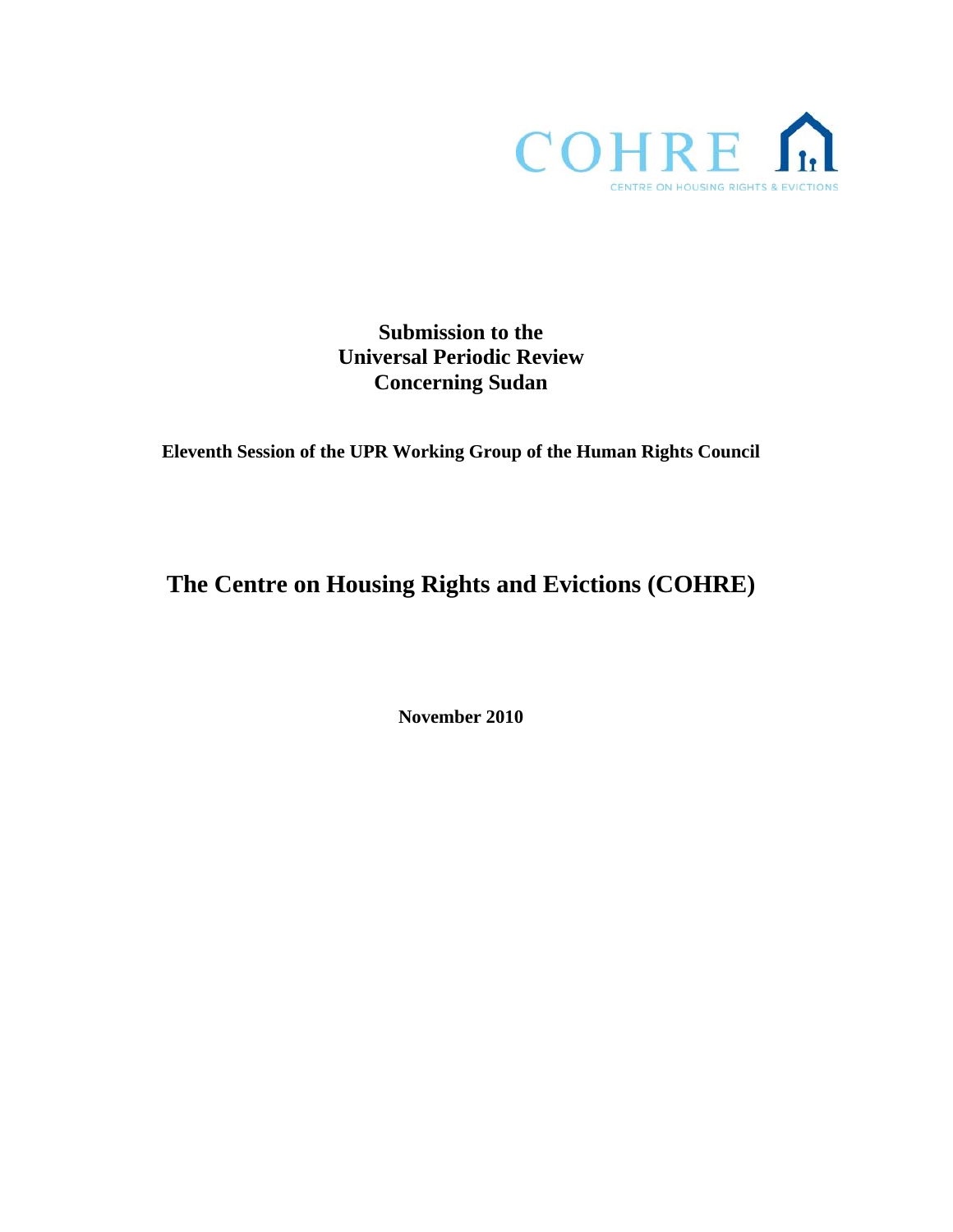## **I. Failure to implement the decision of the African Commission on Human and Peoples' Rights in** *Centre on Housing Rights and Evictions (COHRE) v. Sudan*

1. In May 2009, the African Commission on Human and Peoples' Rights issued its decision in *Centre on Housing Rights and Evictions v. Sudan* (*COHRE v. Sudan*). This decision held Sudan accountable for several violations of the African Charter on Human and Peoples' Rights for human rights violations that have occurred in the Darfur region of Sudan.

2. The case dealt with the human rights violations in the context of Darfur, including violations of economic and social rights that occurred as an intentional means to force Darfurian residents to flee their homes and lands. These means included forced eviction of entire communities and the destruction of water resources, agricultural production and livestock.

3. Specific violations found by the African Commission included violations of the right to life and integrity of the person; the right to the respect of the dignity inherent in a human being; the right to be free from torture and other cruel, inhuman or degrading treatment; the right to liberty and to the security of her or his person; the right to have her or his cause heard; the right to freedom of movement and residence; the right to property; the right to adequate housing, including the prohibition on forced eviction; the right to water; and the right of all peoples to their economic, social and cultural development.

4 The Commission found that Sudan "failed to show that it refrained from forced eviction or the demolition of houses and other property, and that it did not take steps to protect the victims from the constant attacks and bombings, and the rampaging attacks by the Janjaweed militia."<sup>1</sup>

5. With respect to the right to water, the African Commission looked at the obligations to respect and to protect and held that "the destruction of homes, livestock and farms as well as the poisoning of water sources, such as wells" amounted to a violation of the right to the highest attainable standard of health. $2$  Regarding the obligations to respect and to protect, the Commission noted that "violations of the right to health can occur through the direct action of States or other entities insufficiently regulated by States" and that "States should … refrain from unlawfully polluting air, water and soil, ... during armed conflicts" and "should also ensure that third parties do not limit people's access to health-related ... services" and that "failure to enact or enforce laws to prevent the pollution of water [violated the right to health].<sup>33</sup>

 $\overline{a}$ 

<sup>1</sup> *Communications 279/03 – Sudan Human Rights Organisation* & 296/2005 – *Centre on Housing Rights* 

*and Evictions/The Sudan*, ACHPR/LPROT/COMM/279/03 & 296/05/674.09 (29 July 2009), at para. 205.<br>
<sup>2</sup> *Communications 279/03 – Sudan Human Rights Organisation* & 296/2005 – *Centre on Housing Rights and Evictions/The Sudan* 

<sup>&</sup>lt;sup>3</sup> Communications 279/03 – Sudan Human Rights Organisation & 296/2005 – Centre on Housing Rights *and Evictions/The Sudan*, ACHPR/LPROT/COMM/279/03 & 296/05/674.09 (29 July 2009), at para. 210.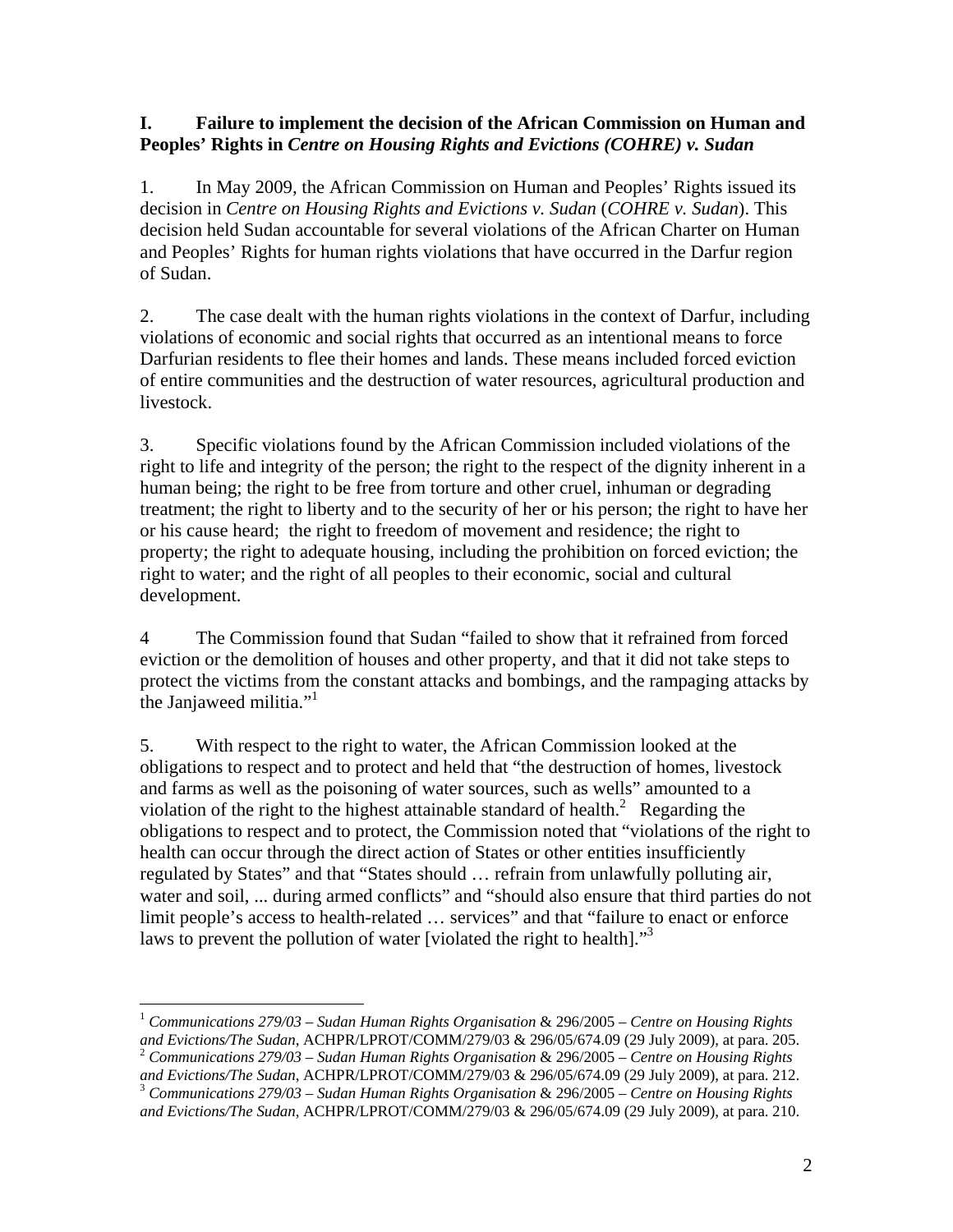6. The gender dimensions of the violations were also addressed by the Commission, which found that women and girls have been targeted with rape and other violence when seeking water or food.<sup>4</sup>

7. To date, Sudan has failed to abide by and implement the decision in *Centre on Housing Rights and Evictions (COHRE) v. Sudan.* The Commission has stated that "IDPs and refugees can only return when security and safety is guaranteed and the Respondent State provides the protection in the areas of return." Sudan has failed to take the steps necessary to end the human rights violations in Darfur or facilitate safe and dignified return of those displaced by those violations.

## **II. Recommendations**

8. The Human Rights Council should urge Sudan to abide by and implement the decision of the African Commission on Human and Peoples' Rights in *COHRE v. Sudan*, and specifically the remedies ordered by the African Commission, namely to:

> Take all necessary and urgent measures to ensure protection of victims of human rights violations in the Darfur Region, including to:

- a. conduct effective official investigations into the abuses committed by members of military forces, i.e. ground and air forces, armed groups and the Janjaweed militia for their role in the Darfur;
- b. undertake major reforms of its legislative and judicial framework in order to handle cases of serious and massive human rights violations;
- c. take steps to prosecute those responsible for the human rights violations, including murder, rape, arson and destruction of property;
- d. take measures to ensure that the victims of human rights abuses are given effective remedies, including restitution and compensation;
- e. rehabilitate economic and social infrastructure, such as education, health, water, and agricultural services, in the Darfur provinces in order to provide conditions for return in safety and dignity for the IDPs and Refugees;
- f. establish a National Reconciliation Forum to address the long-term sources of conflict, equitable allocation of national resources to the various provinces, including affirmative action for Darfur, resolve

<sup>1</sup> <sup>4</sup> *Communications 279/03 – Sudan Human Rights Organisation* & 296/2005 – *Centre on Housing Rights and Evictions/The Sudan*, ACHPR/LPROT/COMM/279/03 & 296/05/674.09 (29 July 2009), at para. 178.